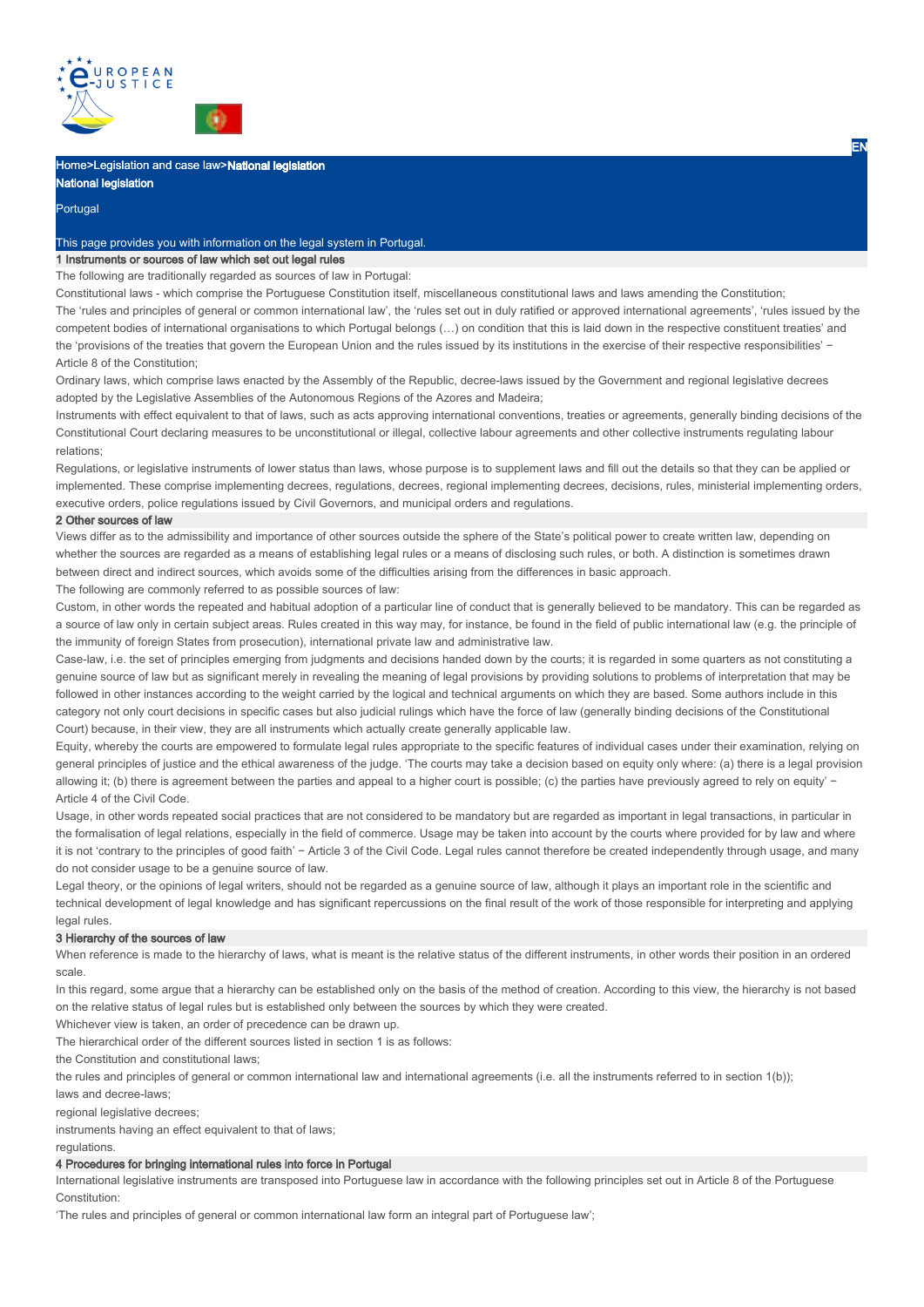'The rules set out in duly ratified or approved international agreements shall come into force in Portuguese national law once they have been officially published, and shall remain so for as long as they are internationally binding on the Portuguese State';

'Rules issued by the competent bodies of international organisations to which Portugal belongs shall come directly into force in Portuguese national law, on condition that this is laid down in the respective constituent treaties';

'The provisions of the treaties that govern the European Union and the rules issued by its institutions in the exercise of their respective responsibilities shall apply in Portuguese national law in accordance with Union law and with respect for the fundamental principles of a democratic State based on the rule of law'.

#### 5 The various authorities empowered to adopt rules of law

The authorities empowered to adopt rules of law are the Assembly of the Republic, the Government, the Regional Governments and Legislative Assemblies of the Azores and Madeira, local authorities and certain administrative authorities.

#### 6 Process for adopting these rules of law

The way in which rules are adopted varies according to the specific procedures to be followed by each body responsible for adopting the rules. The different types of legislative instrument are therefore generated through different processes. The two most formal and most important procedures for adopting legal rules are described below.

The most complex procedure, involving the Assembly of the Republic, comprises the following steps:

Initiation of legislation: 'the power to initiate legislation lies with Members, parliamentary groups and the Government, and also, subject to the terms and conditions laid down by law, with groups of registered electors. The power to initiate legislation in relation to the autonomous regions lies with the respective regional Legislative Assemblies' (Article 167(1) of the Constitution).

Initial admission, publication, registration, numbering and assessment: this phase involves consideration of the admissibility of the bill, publication of the text in the Assembly of the Republic's Official Gazette, administrative processing and, finally, evaluation of its content.

Discussion and approval: this involves a debate on general issues, a further debate on specific points, a vote on the bill as a whole, a vote on specific points and a final overall vote. For a bill to be passed, a simple majority, an absolute majority or a qualified majority may be required.

Scrutiny by the President of the Republic within the period laid down by law, following which the President may promulgate the proposed text or exercise the right of veto. In the latter case, the measure is discussed again by the Assembly of the Republic. If the vote is confirmed or amendments are made, the text is again forwarded to the President for promulgation, which must also take place within a pre-established period of time. The President of the Republic is responsible for 'promulgating laws, decree-laws and regulatory decrees and ordering their publication, and signing resolutions of the Assembly of the Republic that approve international agreements and other Government decrees' (Article 134(b) of the Constitution).

Publication: once it has been promulgated, the President must order the text of the new legislation to be published in the Official Gazette of the Portuguese Republic.

The procedure whereby the Government adopts legislation comprises the following main steps:

Initiation of legislation: draft legislation is put forward by the office of the minister concerned;

Enquiry: during this stage, the minister proposing the draft must canvass opinions, and the bodies specified by the Constitution and by law must also be consulted;

Preliminary and detailed assessment: proposals are examined and evaluated once they have been initially endorsed.

Approval: although certain types of legislation do not have to be approved by the Council of Ministers, the latter is usually responsible for approving the draft; Scrutiny: 'within forty days of the receipt of any government decree for enacting, … the President of the Republic shall either promulgate the decree or exercise his right of veto. In the latter case, he shall inform the Government in writing of the reasons for so doing' (Article 136(4) of the Constitution); Publication of the definitive text in the Official Gazette of the Portuguese Republic.

#### 7 Procedures for bringing national rules into force

'Laws shall be binding only after publication in the Official Gazette.' 'Once a law has been published, it shall enter into force after the period stipulated in the law itself has elapsed or, where no such period is stipulated, after the period provided for in special legislation' (Article 5 of the Civil Code). Article 2 of Law No 74/98 of 11 November 1998, in its current wording, provides as follows:

'1. Legislative instruments and other acts of a general nature shall enter into force on the date laid down therein; under no circumstances may they enter into force on the date of publication.

'2. If no date is set, the acts referred to in paragraph 1 shall enter into force throughout Portuguese territory and abroad on the fifth day following publication.' '4. The time period referred to in paragraph 2 shall start from the day immediately following publication on the internet site managed by *Imprensa Nacional* Casa da Moeda, SA.'

#### 8 Means for settling possible conflicts between different legal rules

The most important role in this regard is played by the Constitutional Court, which must declare to be unconstitutional any rules that conflict with the Portuguese Constitution or the principles enshrined therein.

When considering specific cases laid before them, the courts cannot apply provisions that infringe the Constitution or the principles deriving from it. During the interpretation process carried out with a view to weighing up the facts submitted for their consideration, the courts must settle any conflicts arising between different legal rules, always having regard to the above-mentioned hierarchy of sources. In doing so, they must consider the system as a unified whole, without acknowledging any gaps or inconsistencies, in particular of a logical or semantic nature, weighing up the circumstances underlying the adoption of the rules and the specific conditions prevailing at the time the proceedings take place. This process always requires a minimum correspondence in wording, even if imperfectly expressed, with the approach taken in the legislation and assuming that the legislature opted for the 'most judicious' solutions and was able to 'express its intentions in appropriate terms' (Article 9 of the Civil Code).

As far as conflicts between rules in the area of private international law are concerned, please refer to the factsheet on 'Applicable law'.

### Legal databases

Digesto is Portugal's official legal database and contains the Official Gazette (Diário da República).

### Digesto — Integrated Legal Information System

Digesto was set up by Council of Ministers Resolution No 48/92 of 31 December 1992 and contains:

Legislative acts published in the 1st and 2nd series of the Official Gazette.

Free, integrated, detailed and up-to-date legal information, more specifically:

the period of validity, date of taking effect and notes relating to acts published in the 1st series of the Official Gazette since 5 October 1910 and

miscellaneous documents from previous decades, and acts in the 2nd series of the Official Gazette processed by PCMLEX (central database of the Digesto system);

all relevant information, such as enabling provisions, regulations, implementing legislation, amendments produced and implemented, applicable Community law, administrative guidelines issued by the Directorate-General for the Budget, case law and collective instruments regulating labour relations;